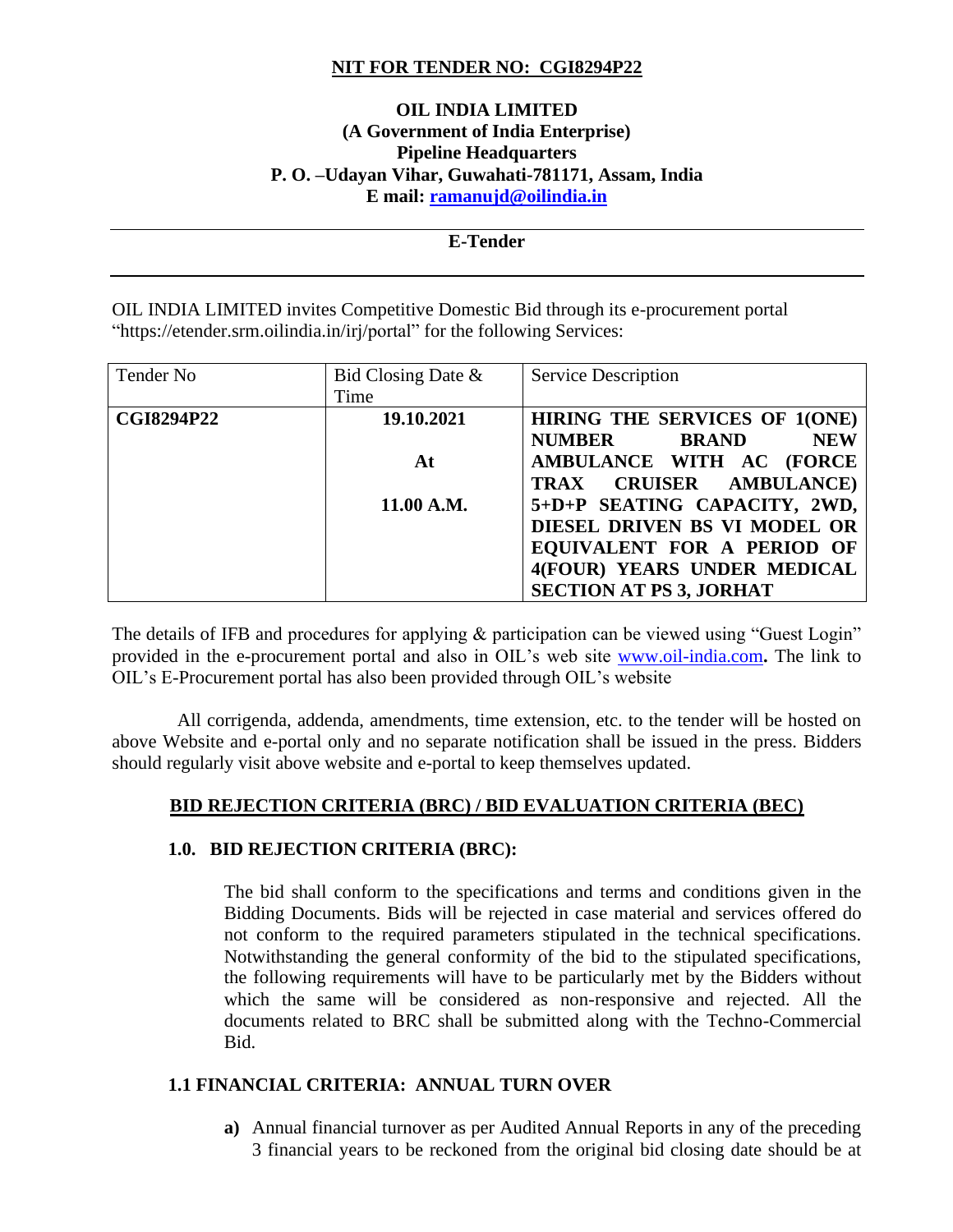b) For consortium

i) At least one member of the consortium to meet the above criteria of **50%** turnover.

ii) The other members of consortium should meet minimum **25%** turnover requirement.

- b) Period for consideration: In any of preceding 3 financial years
- c) Net worth: Positive for the preceding financial / accounting year.
- d) Considering the time required for preparation of Financial Statements, if the last date of preceding financial/ accounting year falls within the preceding six months reckoned from the original bid closing date and the Financial Statements of the preceding financial / accounting year are not available with the bidder, then the financial turnover of the previous three financial / accounting years excluding the preceding financial / accounting year will be considered. In such cases, the Net worth of the previous financial/ accounting year excluding the preceding financial/ accounting year will be considered. However, the bidder has to submit an affidavit/undertaking certifying that the balance sheet/ Financial Statements for the financial year 2020-2021 (or as the case may be) has actually not been audited as on original bid closing date.
- e) For proof of Annual Turnover & Net worth any one of the following document must be submitted along with the bid: -
- i) **A certificate issued by a practicing Chartered/Cost Accountant (with Membership Number, Firm Registration Number and UDIN), certifying the Annual turnover & Net worth.**

#### OR

- ii) Audited Balance Sheet along with Profit & Loss account.
- iii) **Mentioning of UDIN (Unique Document Identification Number) is mandatory for all Certificates issued w.e.f. February 1, 2019 by Chartered Accountant in Practice**
- f) In case the bidder is a Central Govt. Organization/PSU/State Govt. Organization/Semi-State Govt. Organization or any other Central/State Govt. Undertaking, where the auditor is appointed only after the approval of Comptroller and Auditor General of India and the Central Government, their certificates may be accepted even though FRN (Firm Registration Number) is not available. However, bidder will have to provide documentary evidence for the same.

## **1.2 TECHNICAL CRITERIA:**

#### A)**EXPERIENCE**: Bidders must have:

Relevant experience of having successfully completed one "similar work" of value **Rs. 5,67,700.00** with PSUs / Central Govt. Org. / State Govt. Organization in last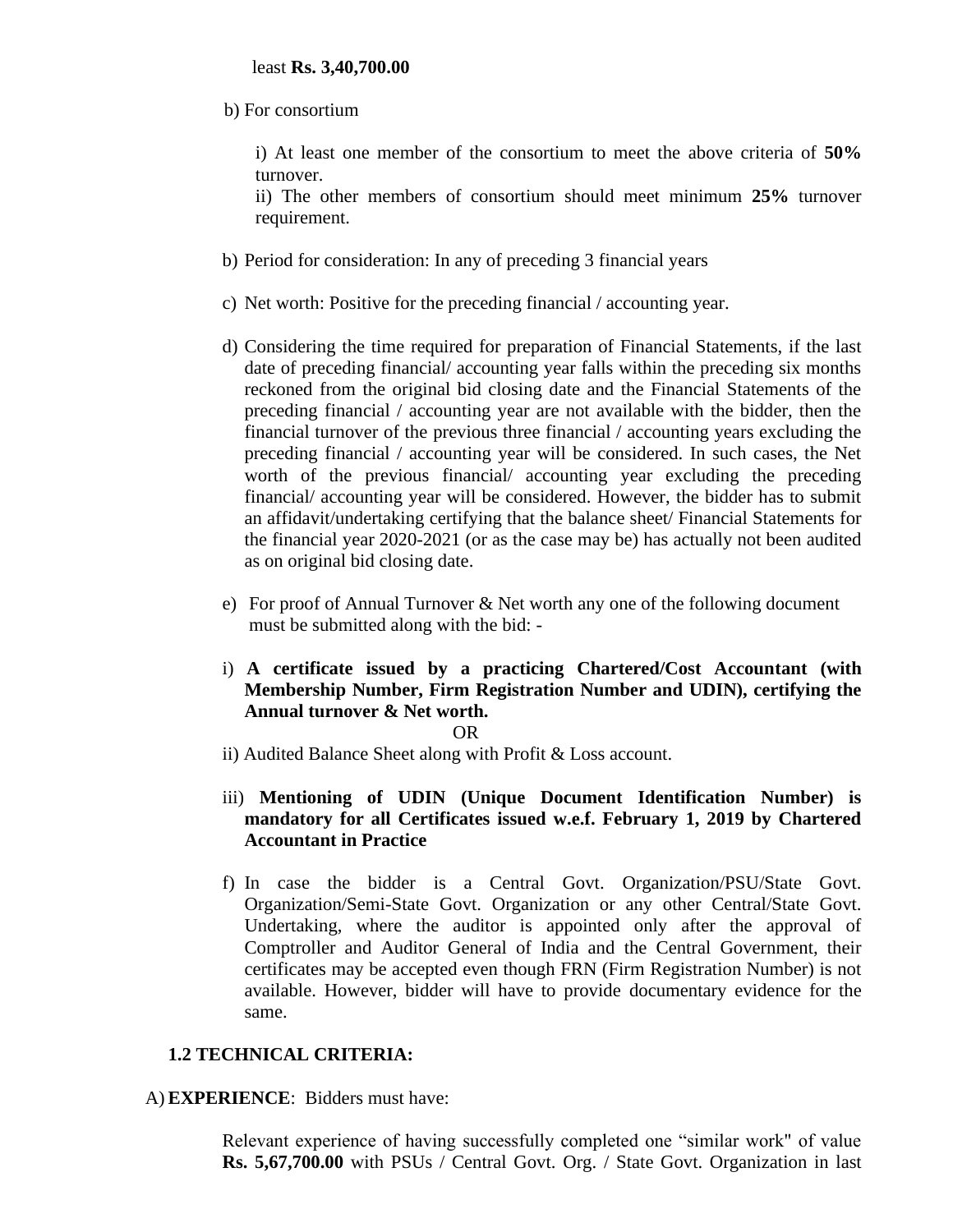7(Seven) years to be reckoned from date of bid closing.

"Similar work mentioned above means bidder shall have the experience of providing hired vehicle services"

Documentary proof must be furnished in support of the experience by way of purchase order / work order / contract document along with completion certificate from the

Organization to which such services have been rendered.

For proof of requisite experience and relevant technical requirements, any one of the following documents/photocopies must be submitted along with the bid:

1. In case of OIL's registered vendors, who are providing similar services for at least six months in the last three years as on Bid closing date (BCD) in any organizations will be exempted from submission of documents under clauses of Financial and Experience criteria of BRC conditions. Bidder must have registered as transport service. They will have to provide the following documentary evidence.

i) Copy of Certificate of Completion (COC)/ Work Orders /Certificate of Payments (COP) / Service entry Sheet (SES) of jobs successfully executed during the last seven years ending bid closing date, showing gross value of the job done, Nature of job done and Time period covering the financial year(s) as per NIT. It may be clearly noted that simply mentioning of OIL Contract Number or Work order will not be accepted.

2. In case of a bidder NOT being an OIL Contractor, then a relevant Certificate issued by PSUs or Central Govt. or State Govt. or Reputed Private Organization in last seven years from date of original bid closing date showing:

- a) Gross value of job done; and
- b) Nature of job done; and
- c) Time period covering the financial year(s) as per NIT; and
- d) Clearly mentioning job completion date.
- e) **FORM 16(A)** has to be submitted in case of private companies.

Bidder must have registered as transport service.

# **NON- SUBMISSION OF THE DOCUMENTS AS SPECIFIED IN BRC ABOVE WILL RESULT IN REJECTION OF BIDS.**

## **NOTE-:**

- (i) A job executed by a bidder for its own organization / subsidiary cannot be considered as experience for the purpose of meeting BEC.
- (ii) In case of tenders for Annual rate contracts / Maintenance and Service contracts, if the prospective bidder is executing rate / maintenance /service contract which is still running and the contract value / quantity executed prior to due date of bid submission is equal to or more than the minimum prescribed value in the BEC such experience will also be taken in to consideration provided that the bidder has submitted satisfactory work / supply / service execution certificate issued by end user.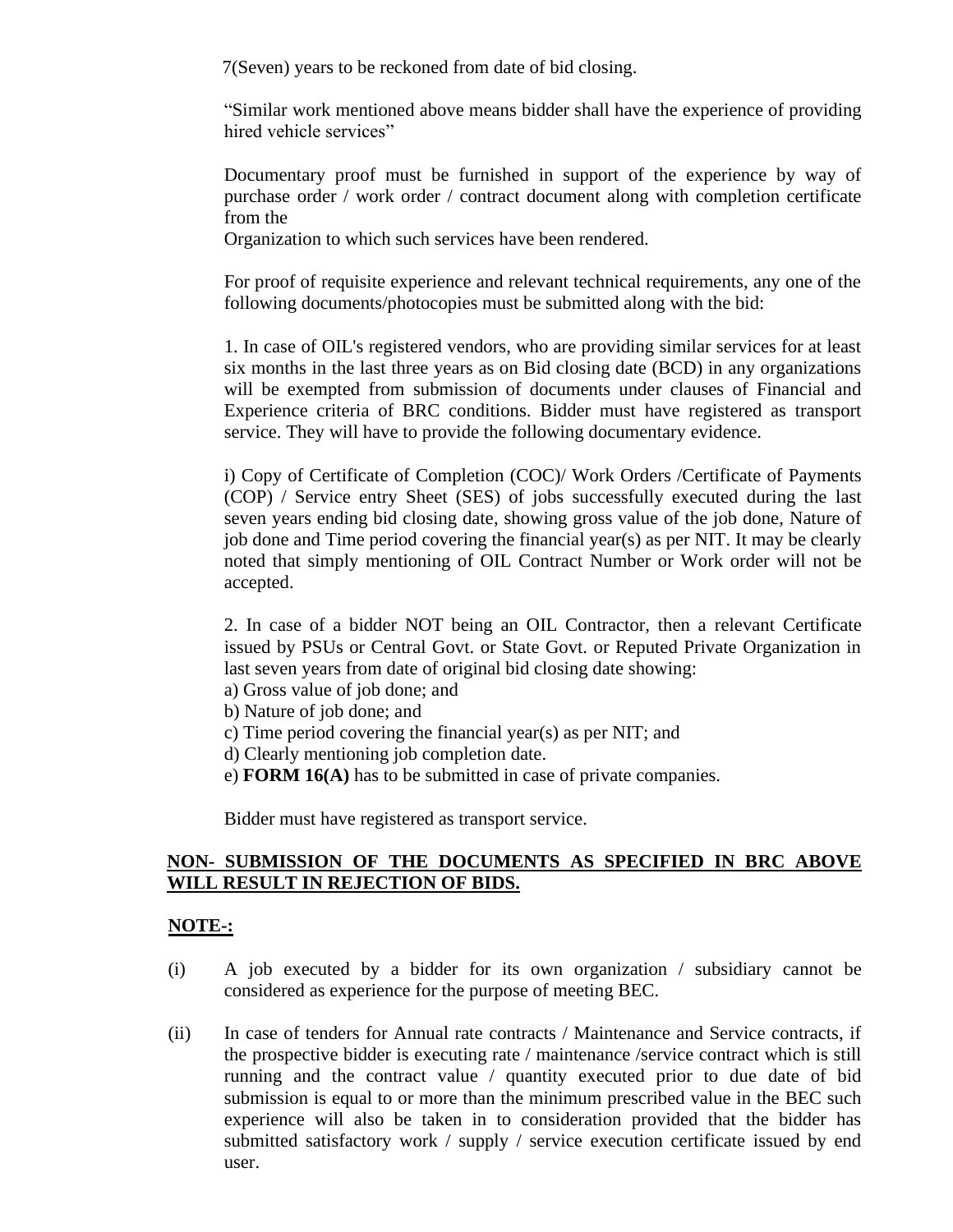- 1.3 All the supporting documents in compliance to BEC requirements above shall be scanned and uploaded along with the technical bid. Non-submission of the documents will result in rejection of bids.
- 1.4 Any bid not complying BEC requirements shall be summarily rejected.
- 1.5 Bidders must have **PF Account** in their name issued by Regional Provident Fund Commissioner. Bidders must have **ESI Account** in their name. Documentary evidence of the same is to be submitted.
- 1.6 Deviation to the following provision of the tender document liable for rejection of Bid: i. Firm price ii. EMD / Bid Bond iii. Scope of work iv. Specifications v. Price Schedule vi. Delivery / Completion Schedule vii. Period of Validity of Bid viii. Liquidated Damages ix. Performance Bank Guarantee / Security deposit x. Guarantee of material / work xi. Arbitration / Resolution of Dispute xii. Force Majeure xiii. Applicable Laws xiv. Integrity Pact, if applicable xv. Any other condition specifically mentioned in the tender documents elsewhere that non-compliance of the clause lead to rejection of the bid.
- 1.7 Other Information /Documents: Bidders must furnish the following information with relevant documents wherever necessary:
- a) Tax Exemption Certificate, if any, if /applicable.
- b) PAN no. (photocopy of the PAN card required).
- c) GST registration No.
- d) Bank account No. with name of Bank, Type of account, Bank address.
- e) P.F. Account No. / Code.
- f) ESI registration no.
- g) *Price quotation of the offered vehicle from the Authorized Motor Vehicle Dealer along with the offer.*
- 1.8 The successful bidder /contractor shall undertake to indemnify the company against all claims which may arise under the under noted Acts during signing of the contract:
- a) The FACTORY Act 1948
- b) The Minimum Wages Act 1948
- c) The Workman's compensation Act 1923
- d) The payment of wages Act 1963
- e) The payment of Bonus Act 1965
- f) The Contract Labour (Regulation and Abolition) Act 1970 and the rules framed thereunder.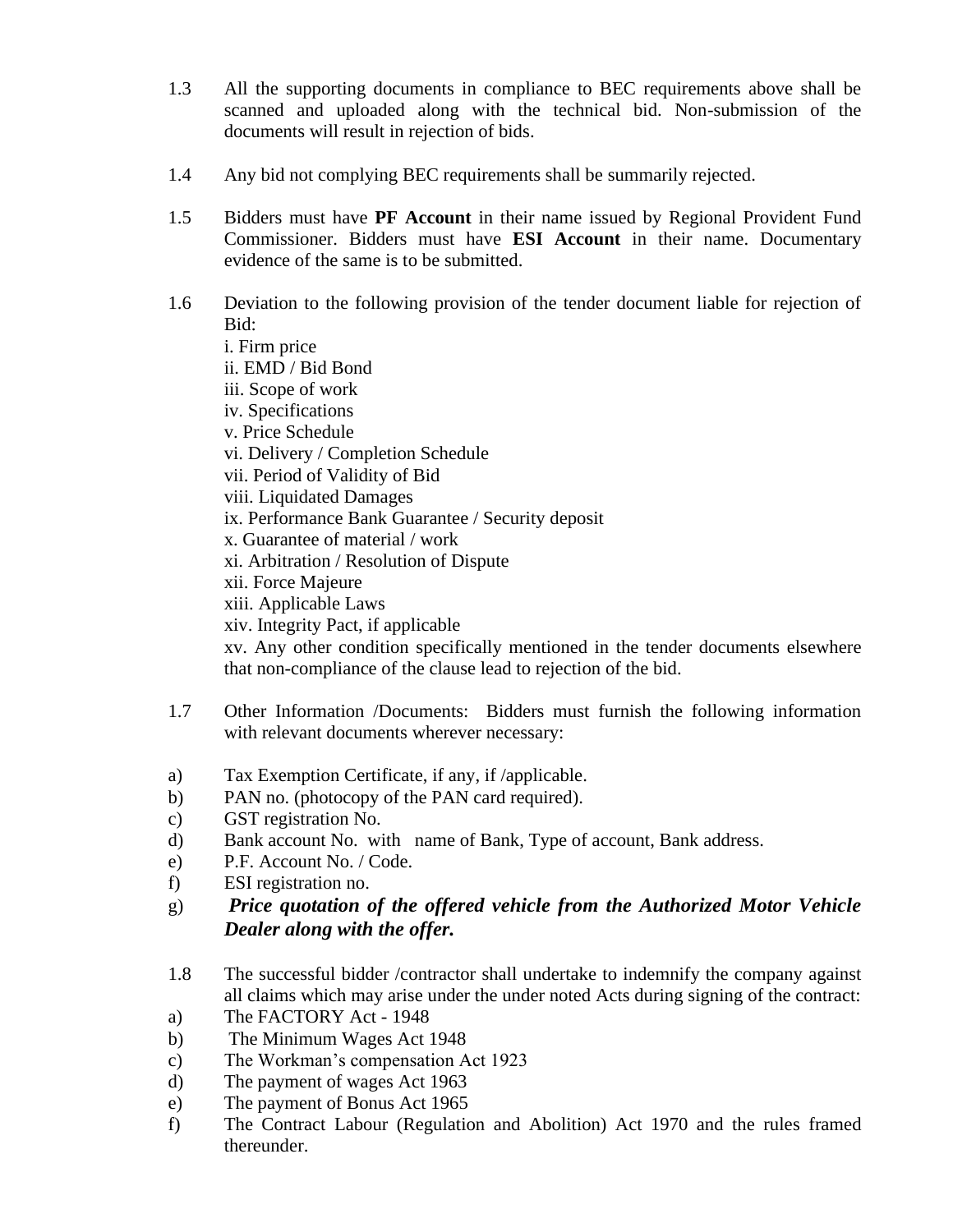- g) Employees' Pension Scheme 1995.
- h) Interstate Migrant (regulation of Employment and Condition of Service) Act 1979
- i) The Employees Provident Fund and Miscellaneous Provisions Act 1952
- j) AGST Act/VAT
- k) GST Act
- 1.9 Documentary Evidence in support of sound financial standing, Bank Account Number from any Nationalized Bank and PAN card number to be submitted by bidder.

#### 1.10. **COMMERCIAL:**

- 1.10.1. Bidder shall submit the offer under "**Single Stage Single Bid "System** "Technical bid" and the "Price Bid".
- 1.10.2. The Integrity Pact as per Section-V has to be returned by the bidder (along with the technical bid) duly signed (digitally) by the same signatory who signed the bid, i.e., who is duly authorized to sign the bid. Uploading the Integrity Pact with digital signature will be construed that all pages of the Integrity Pact has been signed by the bidder's authorized signatory who sign the Bid.
- 1.10.3. The Technical Bid should not have any price indication.
- 1.10.4. Bidder shall upload Bid Security Declaration as referred in Relevant Section of the Bid document along with technical bid. Any bid for which bid security declaration is not received before due Date of Bid Closing will be rejected.
- 1.10.5. Validity of the bid shall be minimum **90 days**. Bids with lesser validity will be rejected.
- 1.10.6. Any bid received in the form of Telex/Cable/Fax/E-mail/ Telephone call will not be accepted.
- 1.10.7. Bidders must quote clearly and strictly in accordance with the price schedule outlined in relevant section of Bidding Documents; otherwise the bid will be rejected.
- 1.10.8. Any bid containing false statement will be rejected.
- 1.10.9. The Bid Documents are not transferable. Bids made by parties who have not purchased the Bid Documents from the Company will be rejected.
- 1.10.10. Any Bid received by the Company after the deadline for submission of bids prescribed by the Company will be rejected.
- 1.10.11. Price quoted by the successful Bidder must be firm during the performance of the Contract and not subject to variation on any account. A bid submitted with an adjustable price will be treated as non-responsive and rejected.
- 1.10.12. The following Clauses with all its sub-clauses should be agreed in toto, failing which the bid will be rejected. To this effect Bidder shall submit an undertaking along with the Technical Bid.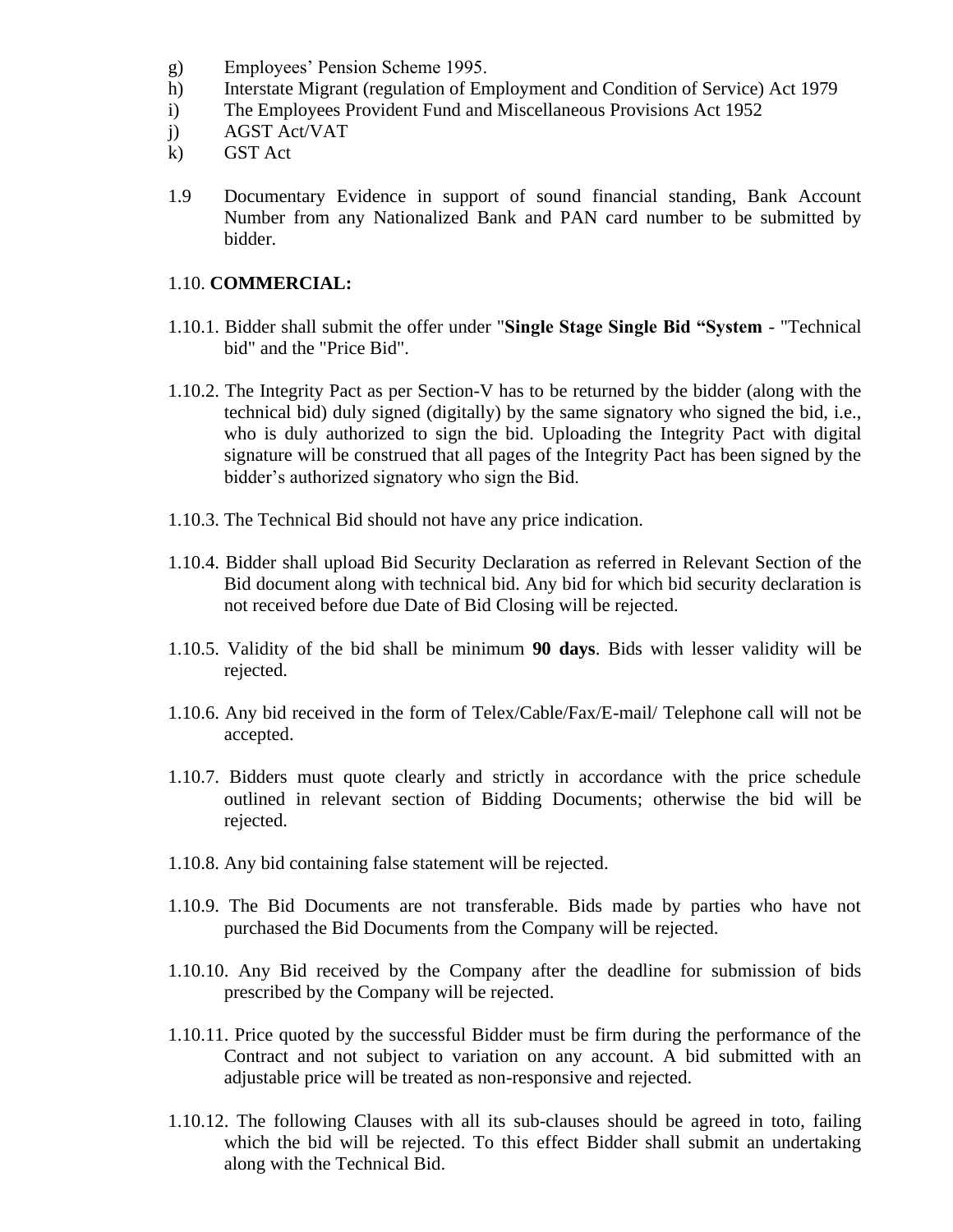- a) Performance Security Clause
- b) Force Majeure Clause
- c) Termination Clause
- d) Settlement of disputes Clause
- e) Liquidated Damages Clause.
- f) Acceptance of Jurisdiction and applicable law.
- g) Tax liabilities clause.
- h) Insurance clause.
- i) With holding clause.
- j) Liability clause.
- k) Set off clause

## 1.11. **GENERAL:**

- 1.11.1. In case Bidder takes exception to any clause of Tender Document not covered under BEC/BRC, then the Company has the discretion to load or reject the offer on account of such exception if the Bidder does not withdraw/ modify the deviation when/as advised by the Company. The loading so done by the Company will be final and binding on the Bidders. No deviation will however, be accepted in the clauses covered under BEC/BRC.
- 1.11.2. **To ascertain the substantial responsiveness of the bid the Company reserves the right to ask the Bidder for clarification in respect of clauses covered under BEC/BRC also and such clarification fulfilling the BEC/BRC clauses must be received on or before the deadline given by the Company, failing which the offer will summarily be rejected.**
- 1.11.3. In case, any of the clauses in the BEC/BRC contradict with other clauses of Bid Document elsewhere, then the clauses in the BEC/BRC shall prevail.
- 1.11.4. Bidder shall fulfill all the relevant clauses applicable for this e-Tender.
- 1.11.5. The original copy of documents [submitted by bidders(s)] shall have to be produced by bidder(s) to OIL as and when asked for.
- **1.12 Bidders will have to submit documents having the detailed postal address in the name of the firm /owner which shall substantiate the proof of office establishment for at least 1 year reckoned from the original BCD within 50 KM of PL locations where the services need to be provided i.e. (PS3/ JORHAT, ASSAM) Documentary evidence must be provided in the form of Municipality trade license or other such documents as per the following which satisfies as a proof of having the office establishment: --**
- **1. Trade License with detailed postal address issued by the local authority in the name of the firm /owner.**
- **2. GST Registration Certificate with detailed postal address in the name of the firm /owner.**
- **3. Landline phone bill with detailed postal address in the name of the firm /owner.**
- **4. Electricity bill for last one year in the name of the Firm with detailed postal address in the name of the firm /owner.**